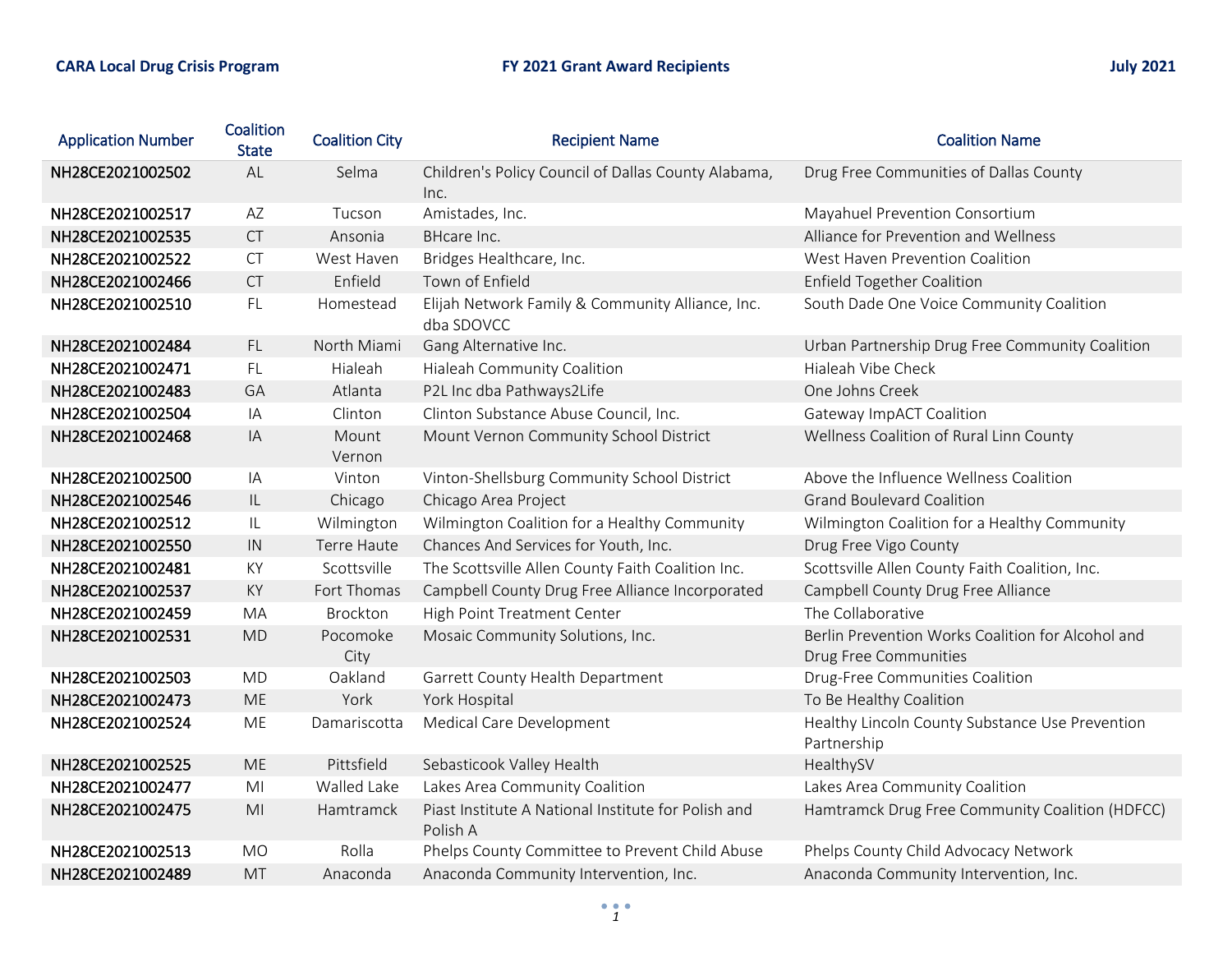| NH28CE2021002467 | NC             | Snow Camp     | Alamance Citizens for a Drug Free Community                     | Community Coalition to Prevent Substance Misuse                         |
|------------------|----------------|---------------|-----------------------------------------------------------------|-------------------------------------------------------------------------|
| NH28CE2021002497 | <b>NC</b>      | Greenville    | East Carolina University                                        | Pitt County Coalition on Substance Use                                  |
| NH28CE2021002549 | NC             | Durham        | Pinnacle Community Development Corporation                      | Together for Resilient Youth                                            |
| NH28CE2021002465 | <b>NH</b>      | Dover         | City of Dover                                                   | Dover Coalition for Youth                                               |
| NH28CE2021002443 | <b>NH</b>      | Raymond       | Raymond Coalition For Youth                                     | Raymond Coalition For Youth                                             |
| NH28CE2021002482 | $\mathsf{NJ}$  | Flemington    | <b>Hunterdon Prevention Resources</b>                           | Partnership for Health: Drug-Free Task Force                            |
| NH28CE2021002462 | NJ             | Eatontown     | Central Jersey Behavioral Health Associates, Inc.               | <b>DART Prevention Coalition</b>                                        |
| NH28CE2021002480 | NJ             | Somerville    | Empower Somerset, Inc.                                          | Somerset County Safe Communities Coalition                              |
| NH28CE2021002516 | NJ             | Wildwood      | Cape May County Council on Alcoholism and Drug<br>Abuse DBA Cap | Healthy Community Coalition                                             |
| NH28CE2021002529 | <b>NM</b>      | Española      | Hands Across Cultures                                           | Revive Prevention Coaliton                                              |
| NH28CE2021002470 | <b>NV</b>      | Las Vegas     | PACT Coalition for Safe and Drug-Free Communities               | PACT Coalition for Safe and Drug-Free Communities                       |
| NH28CE2021002526 | <b>NV</b>      | San Antonio   | Westcare Foundation, Inc.                                       | The Promise Zone Coalition                                              |
| NH28CE2021002488 | <b>NY</b>      | Suffern       | PEER Coalition, Inc.                                            | PEER Coalition, Inc.                                                    |
| NH28CE2021002498 | <b>NY</b>      | Owego         | <b>Tioga County</b>                                             | Tioga County Allies in Substance Abuse Prevention<br>(ASAP) Coalition   |
| NH28CE2021002547 | <b>NY</b>      | Staten Island | Staten Island Partnership for Community Wellness                | Tackling Youth Substance Abuse                                          |
| NH28CE2021002499 | OH             | Fairfield     | Fairfield City School District                                  | <b>Fairfield Prevention Coalition</b>                                   |
|                  |                | Sallisaw      | <b>CITY OF SALLISAW</b>                                         | Sallisaw NOW                                                            |
| NH28CE2021002541 | OK             |               |                                                                 |                                                                         |
| NH28CE2021002476 | OK             | Ada           | East Central University                                         | Pontotoc County Drug Free Coalition                                     |
| NH28CE2021002447 | <b>OR</b>      | Portland      | Northwest Family Services                                       | <b>Vibrant Future Coalition</b>                                         |
| NH28CE2021002542 | OR             | La Grande     | Union County Safe Communities Coalition                         | Union County Safe Communities Coalition                                 |
| NH28CE2021002452 | PA             | Gettysburg    | Collaborating For Youth                                         | Collaborating For Youth                                                 |
| NH28CE2021002487 | PA             | Elizabethtown | E-town Area Youth Alliance                                      | Elizabethtown Area Communities That Care                                |
| NH28CE2021002493 | R <sub>l</sub> | Adamsville    | Strategic Prevention Partnerships, Inc                          | Strategic Prevention Partnerships, Inc.                                 |
| NH28CE2021002533 | SC             | Lancaster     | The Children's Council                                          | Coalition of Healthy Youth                                              |
| NH28CE2021002479 | <b>TN</b>      | Kingston      | Roane County Anti-Drug Coalition                                | Roane County Anti-Drug Coalition                                        |
| NH28CE2021002460 | <b>TN</b>      | Covington     | Professional Care Services of West TN, INC                      | Drug Free Tipton                                                        |
| NH28CE2021002509 | <b>TX</b>      | Granbury      | Hood County Substance Abuse Council                             | Hood County Substance Abuse Council                                     |
| NH28CE2021002478 | <b>TX</b>      | Dallas        | Recovery Resource Council                                       | Dallas Area Drug Prevention Partnership                                 |
| NH28CE2021002544 | <b>TX</b>      | Laredo        | Westcare Texas, Inc.                                            | The Families Assistance & Community Empowerment<br>(F.A.C.E.) Coalition |
| NH28CE2021002494 | <b>TX</b>      | San Antonio   | Community Development Partnerships, Inc.                        | Project REACH CARA                                                      |